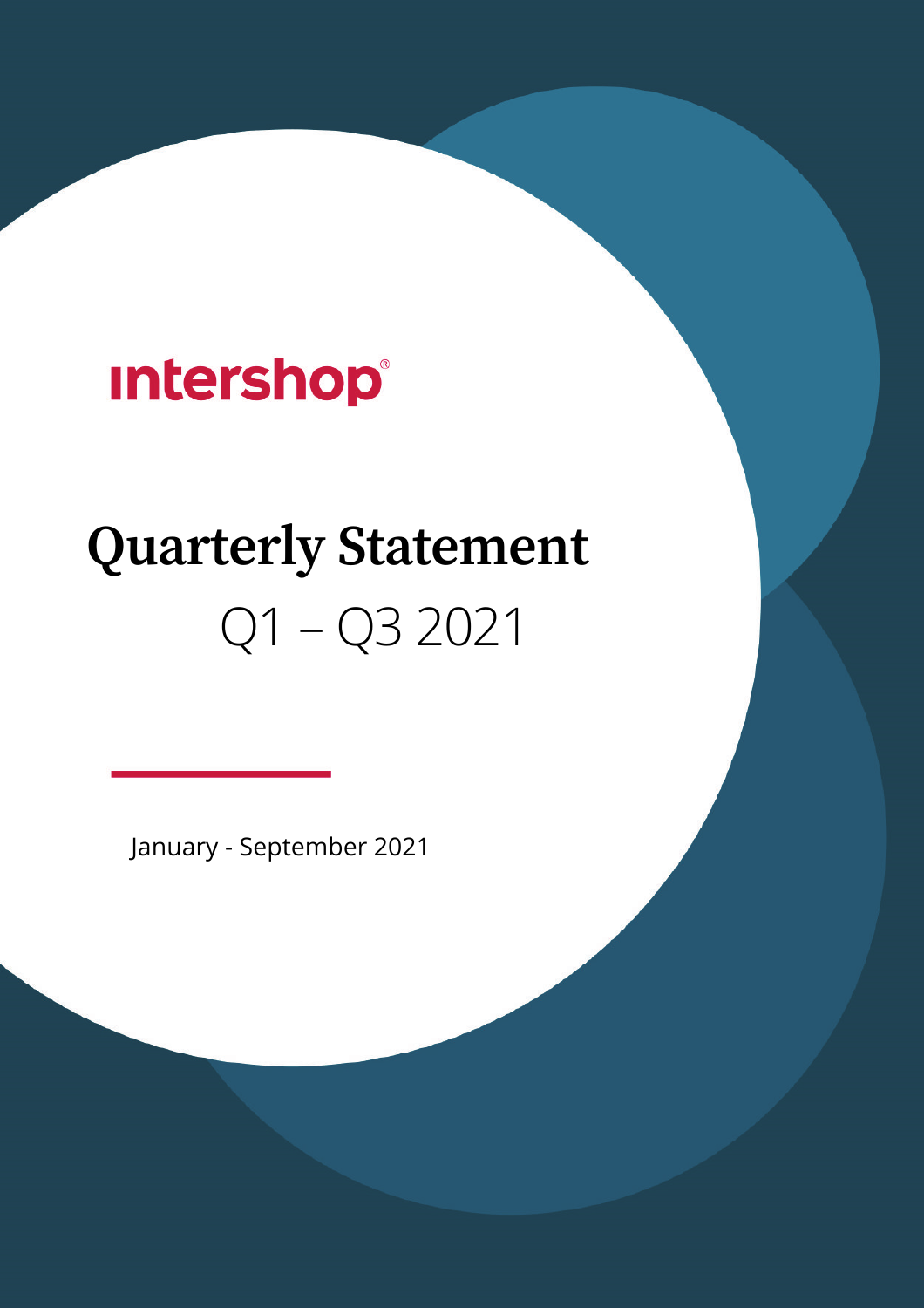Dear stockholders and business partners,

We continued on our profitable growth path in the third quarter, even though the period from July to September was challenging, as was the case in the past. The summer break was longer this year for many companies, especially after months of corona restrictions, resulting in a slight delay in customer decisions for some projects. But at the same time, we have also noticed that the positive trends for our industry seem to consolidate further. These primarily relate to the increasing digitization efforts in the industry, spurring the demand for sustainable solutions for digital trade in the medium term.

All in all, we are very satisfied with the first nine months and have almost doubled the EBIT to about EUR 1.2 million. We are particularly pleased with the fact that for the seventh consecutive quarter we have posted a positive operating result. Overall, our cloud key figures clearly show a positive trend: Incoming orders amounts to EUR 11.3 million at the prior-year level, the share of cloud revenue in the overall revenue has increased by 9 percentage points to 31%, and the Net New ARR amounts to EUR 2.1 million compared to EUR 1.6 million in the same period last year. Our profitability in the cloud has also continued to increase. With a cloud margin of 51% in the first nine months we were well over the previous year's figure of 38%.

I am especially proud of Intershop being named a leading global technology company again in the renowned Gartner® Magic Quadrant™ for Digital Commerce 2021. Our positioning as a niche player confirms our decision to focus on the B2B commerce segment and the cloud transformation of our platform and sends a strong signal to the competition. The award encourages us to further optimize our platform and to strengthen our position as a top provider in the B2B field.

Thanks to the satisfactory first nine months of the current financial year and with a continued attractive new customer pipeline we are convinced that we will be able to reach our goals for 2021.

We thank you for your trust.

Best regards,

M. *Www*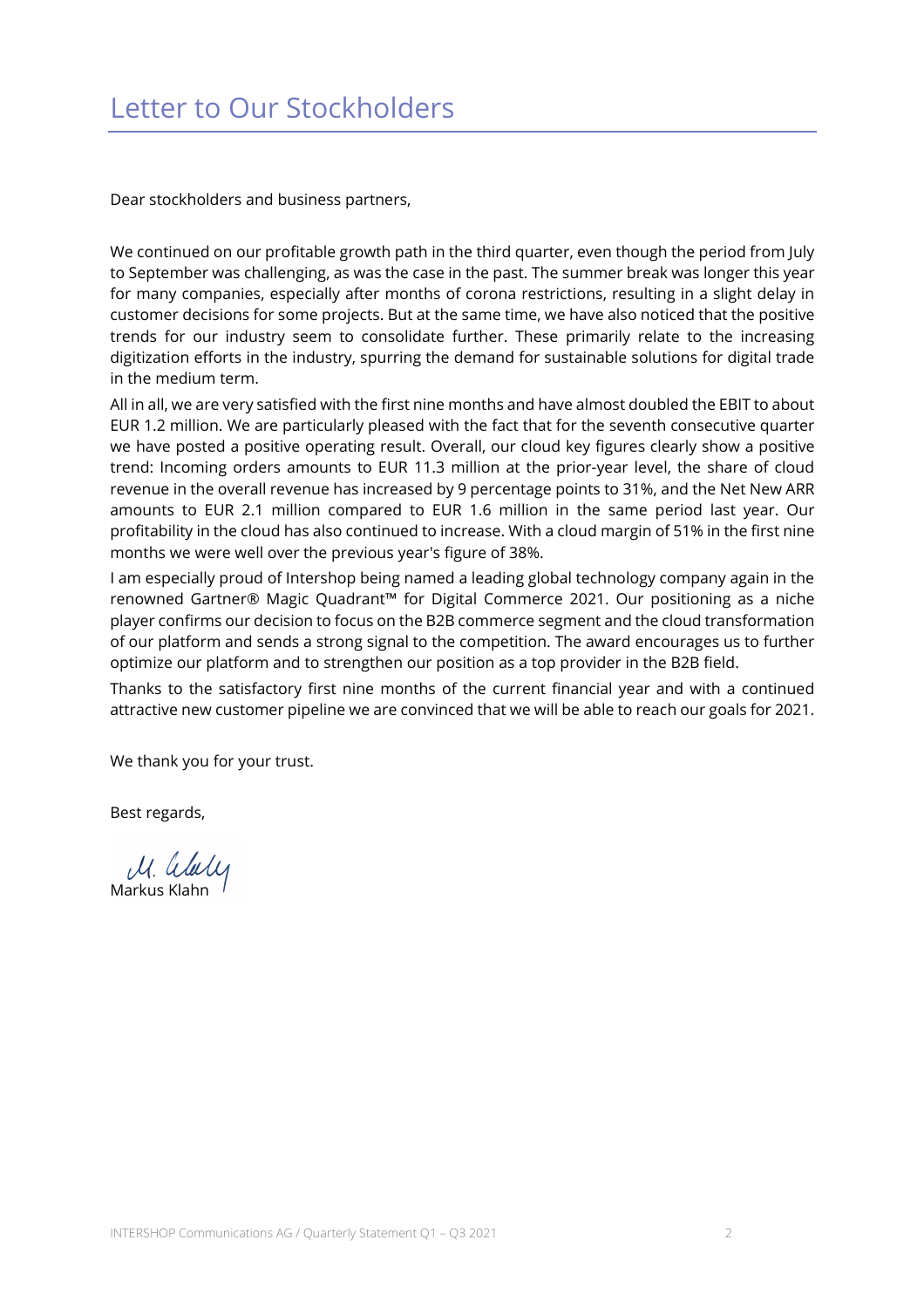### Key Figures for the Group

| in EUR thousand                           | 9-Months 2021 | 9-Months 2020 | Change  |
|-------------------------------------------|---------------|---------------|---------|
| <b>KPIs</b>                               |               |               |         |
| Cloud order entry                         | 11,349        | 11,290        | 1%      |
| Net New ARR                               | 2,068         | 1,599         | 29%     |
| Revenue                                   | 26,581        | 24,258        | 10%     |
| EBIT                                      | 1,150         | 595           | 93%     |
| <b>REVENUES</b>                           |               |               |         |
| Revenues                                  | 26,581        | 24,258        | 10%     |
| Licenses and Maintenance                  | 6,790         | 8,714         | $-22%$  |
| Cloud and Subscription                    | 8,125         | 5,260         | 54%     |
| Service Revenues                          | 11,666        | 10,284        | 13%     |
| Revenues Europe                           | 18,503        | 17,251        | 7%      |
| <b>Revenues USA</b>                       | 4,949         | 3,690         | 34%     |
| Revenues Asia/Pacific                     | 3,129         | 3,317         | $-6%$   |
| <b>EARNINGS</b>                           |               |               |         |
| Cost of revenues                          | 14,075        | 13,313        | 6%      |
| Gross profit                              | 12,506        | 10,945        | 14%     |
| Gross margin                              | 47%           | 45%           |         |
| Operating expenses, operating income      | 11,356        | 10,350        | 10%     |
| Research and development                  | 3,947         | 2,657         | 49%     |
| Sales and marketing                       | 5,594         | 5,485         | 2%      |
| General and administrative                | 2,464         | 2,233         | 10%     |
| Other operating income/expenses           | (649)         | (25)          | $++$    |
| EBIT                                      | 1,150         | 595           | 93%     |
| EBIT-Margin                               | 4%            | 2%            |         |
| <b>EBITDA</b>                             | 3,521         | 3,189         | 10%     |
| <b>EBITDA</b> margin                      | 13%           | 13%           |         |
| Net result                                | 764           | 402           | 90%     |
| Earnings per share (EUR)                  | 0.05          | 0.03          | $^{++}$ |
| <b>NET ASSETS</b>                         |               |               |         |
| Shareholders' equity                      | 17,322        | 16,156        | 7%      |
| Equity ratio                              | 45%           | 56%           |         |
| Balance sheet total                       | 38,598        | 28,881        | 34%     |
| Noncurrent assets                         | 21,300        | 12,200        | 75%     |
| Current assets                            | 17,298        | 16,681        | 4%      |
| Noncurrent liabilities                    | 11,966        | 3,117         | $^{++}$ |
| <b>Current liabilities</b>                | 9,310         | 9,608         | $-3%$   |
| <b>FINANCIAL POSITION</b>                 |               |               |         |
| Cash and cash equivalents                 | 11,709        | 11,290        | 4%      |
| Net cash operating activities             | 3,210         | 3,404         | $-6%$   |
| Depreciation and amortization             | 2,371         | 2,594         | $-9%$   |
| Net cash used in investing activities     | (931)         | (1,706)       | $-45%$  |
| Net cash provided by financing activities | (2, 180)      | 1,917         | $++$    |
| <b>EMPLOYEES</b>                          | 290           | 298           | $-3%$   |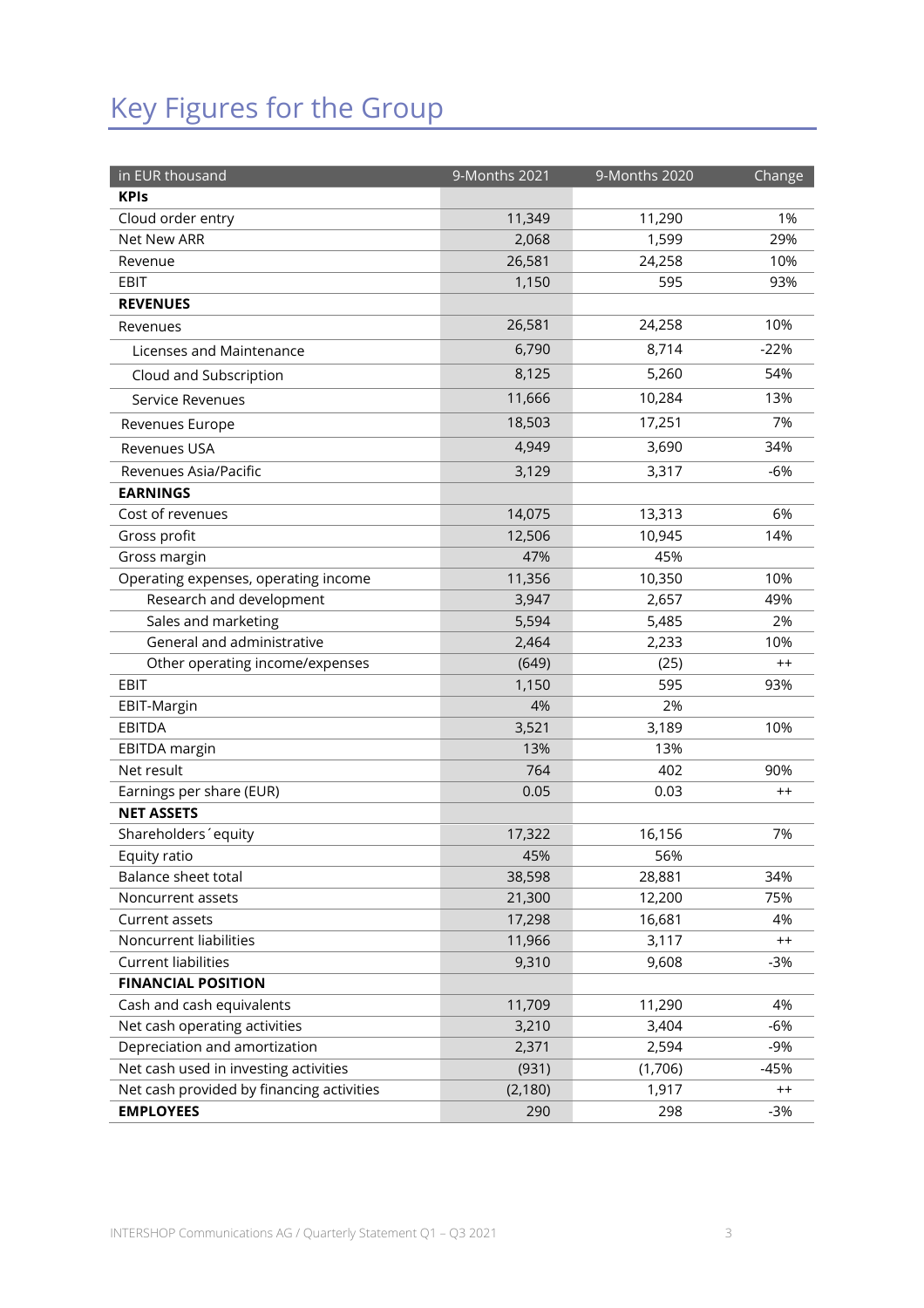#### Business performance during the first nine months of 2021

In the reporting period, the Intershop Group generated sales revenues of EUR 26.6 million, an increase of 10% compared to the same period last year. The operating result before interest and taxes (EBIT) is again positive in the third quarter and amounts to around EUR 1.2 million for the first nine months of 2021 (prior year: EUR 0.6 million).

| in EUR thousand   | 9M 2021 | 9M 2020 | Change |
|-------------------|---------|---------|--------|
| Cloud Order Entry | 11,349  | 11,290  | 1%     |
| Net New ARR       | 2,068   | 1.599   | 29%    |
| Revenue           | 26,581  | 24.258  | 10%    |
| EBIT              | 1,150   | 595     | 93%    |

The Group´s most important financial key figures (KPIs) are shown in the overview below.

#### **The cloud business continues on its growth path**

Intershop posted good development in the cloud business in the reporting period for the first nine months. Incoming cloud orders amounts to EUR 11.3 million at the prior-year level. EUR 6.5 million of this are attributable to new customers and EUR 4.8 million to existing customers. Overall, cloud and subscription revenues rose by EUR 8.1 million, representing an increase of 54%. Thanks to the strong growth, the share of cloud revenue in the overall revenue increased by 9 percentage points to 31% (prior year: 22%). The Net New ARR (new annual recurring revenue less ARR for cancellations and currency translation differences) increased by 29% to EUR 2.1 million compared to EUR 1.6 million in the previous year. Intershop was able to win over seven new customers in the first nine months. The latter contributed EUR 0.9 million to the New ARR, while a New ARR of EUR 1.2 million was achieved with existing customers. As of September 30, 2021 the ARR (annual recurring revenue) increased by 36% to EUR 11.4 million (prior year: EUR 8.4 million). With 51%, the cloud margin for the entire reporting period was well above that of the first three quarters of 2020 (prior year: 38%).

#### **Cloud Business Development**



#### **ARR** development in the first nine months of 2021

| ARR September 30, 2021     | 11.375 |
|----------------------------|--------|
| <b>Net New ARR</b>         | 2,068  |
| Currency changes           | 104    |
| Churn                      | (80)   |
| <b>New ARR total</b>       | 2.044  |
| New ARR existing customers | 1161   |
| New ARR new customers      | 883    |
| ARR December 31, 2020      | 9,307  |
| in EUR thousand            |        |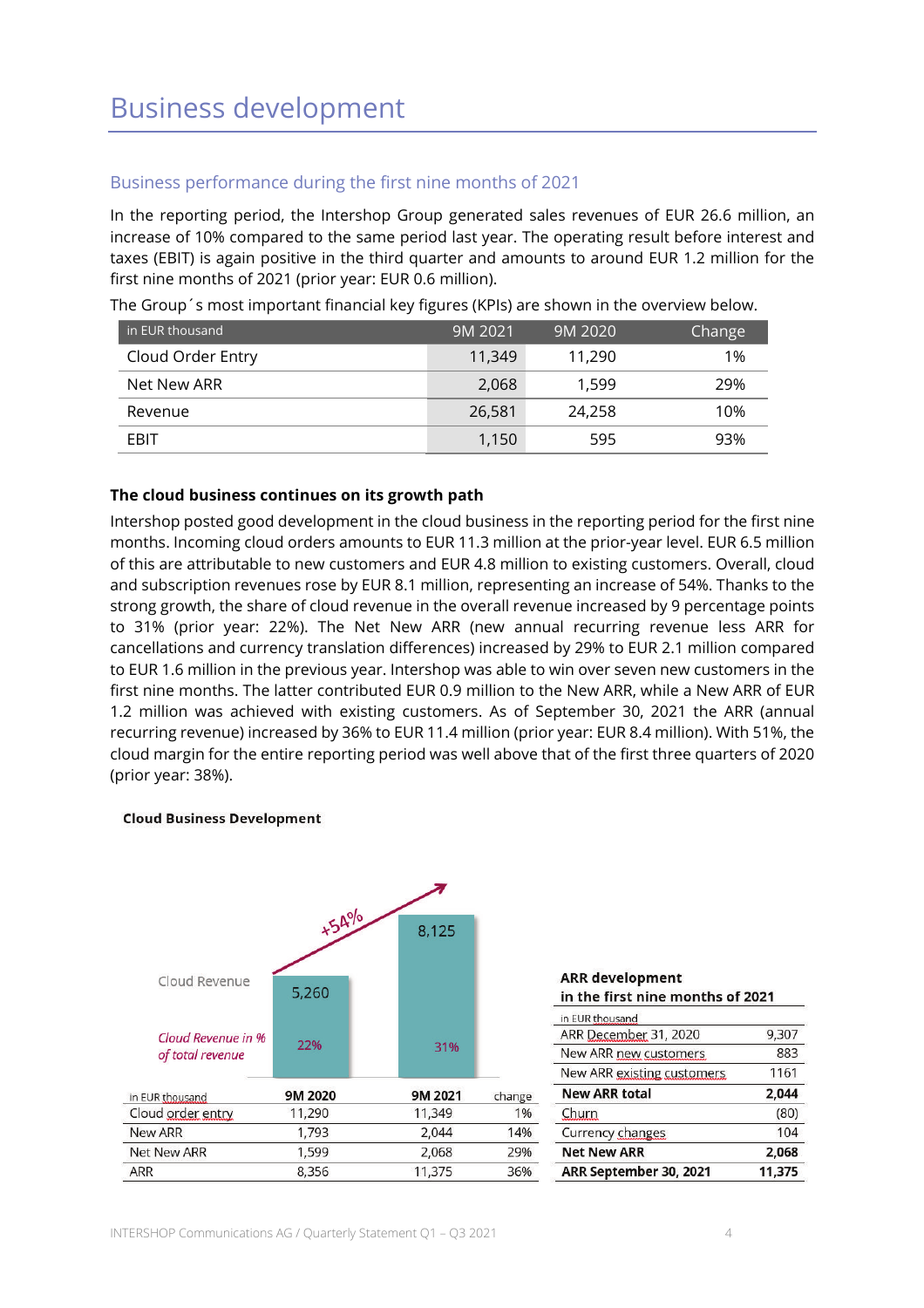#### Earnings Position

The development of the key earnings figures of the Group is shown in the overview below:

| in EUR thousand                      | 9M 2021 | 9M 2020 | Change |
|--------------------------------------|---------|---------|--------|
| Revenues                             | 26,581  | 24,258  | 10%    |
| Cost of revenues                     | 14,075  | 13,313  | 6%     |
| Gross margin                         | 47%     | 45%     |        |
| Operating expenses, operating income | 11,356  | 10,350  | 10%    |
| <b>EBIT</b>                          | 1,150   | 595     | 93%    |
| <b>EBIT margin</b>                   | 4%      | 2%      |        |
| EBITDA                               | 3,521   | 3,189   | 10%    |
| EBITDA margin                        | 13%     | 13%     |        |
| Earnings after tax                   | 764     | 402     | 90%    |

In the first nine months of 2021, the Intershop Group generated **revenues** in the amount of EUR 26.6 million, which corresponds to an increase of 10% over the same period in the prior year. For the third quarter, revenues amounted to EUR 8.3 million (prior year: EUR 7.8 million).

Revenues for the core group **software and cloud** rose by 7% to EUR 14.9 million, representing 56% of the total revenue. The core group includes the license and maintenance area as well as the cloud and subscription area, which developed in opposite directions in the reporting period. **licenses and maintenance** revenues amounted to EUR 6.8 million in the first nine months compared to EUR 8.7 million in the same period last year. In contrast, the **cloud and subscription**  area showed a robust growth of 54% to EUR 8.1 million. **Service revenues** rose by 13% to EUR 11.7 million. Last year, this area experienced project delays and postponements in the course of the corona pandemic. These processes normalized in 2021, whereby recovery trends are now reflected in increasing revenues.

| In EUR thousand                    | 9M 2021 | 9M 2020 | Change |
|------------------------------------|---------|---------|--------|
| <b>Software and Cloud Revenues</b> | 14,915  | 13,974  | 7%     |
| <b>Licenses and Maintenance</b>    | 6,790   | 8,714   | $-22%$ |
| Licenses                           | 1,166   | 2,678   | -56%   |
| Maintenance                        | 5,624   | 6,036   | -7%    |
| <b>Cloud and Subscription</b>      | 8,125   | 5,260   | 54%    |
| <b>Service Revenue</b>             | 11,666  | 10,284  | 13%    |
| <b>Revenues total</b>              | 26,581  | 24,258  | 10%    |

The following overview shows the development of revenues:

Europe is the core target region for Intershop. Here the Group grew by 7% to EUR 18.5 million in the first nine months of 2021. Thus, the share of European customers in total revenues is 70%. The U.S. region recorded a particularly strong growth. Revenues increased by 34% to EUR 4.9 million, representing a share of 18% of total revenues. In the Asia-Pacific region, revenues amounted to EUR 3.1 million (prior year: EUR 3.3 million). Thus, the region contributes 12% to the total revenues.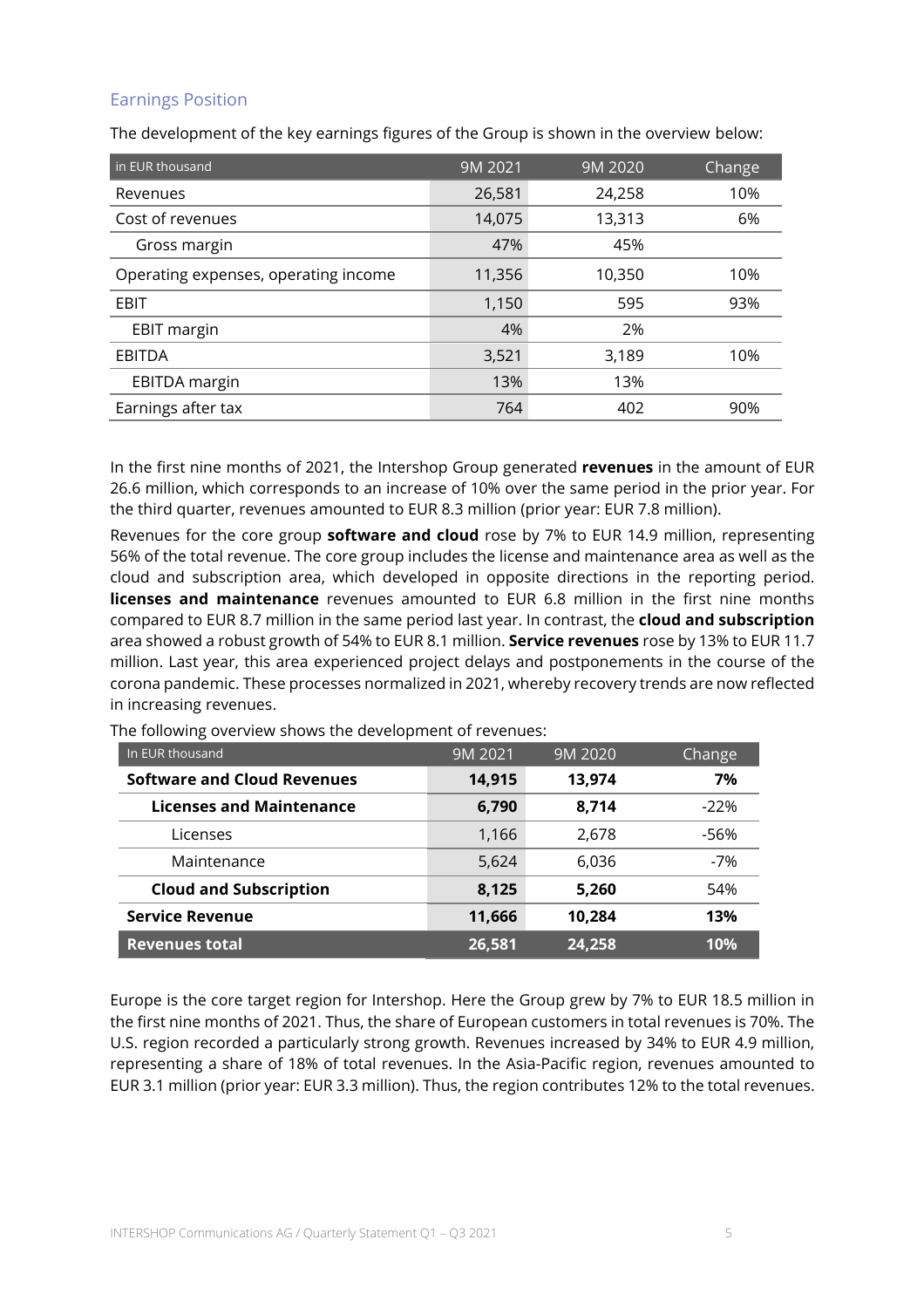**Gross profit** increased by 14% to EUR 12.5 million in the reporting period. In particular, increased cloud revenues, the improved cloud margin, and the recovery in the service sector contributed to this positive development. The gross margin increased by two percentage points to 47%. **Operating expenses and income** increased by 10% to EUR 11.4 million. Due to increased investments in the Company's own cloud platform, research and development costs rose to EUR 3.9 million (prior year: EUR 2.7 million). With EUR 5.6 million, sales and marketing expenses were slightly above the figures for the same period last year (prior year: EUR 5.5 million). General administrative costs increased to EUR 2.5 million compared to EUR 2.2 million in the first nine months of 2020. The other operating income includes one-off earnings of EUR 0.4 million, as a loan issued in the course of the U.S. corona aid last year was completely waived in June 2021. After the deduction of all line items, **total costs** (cost of revenues and operating expenses/income) amounted to EUR 25.4 million and thus 7% above the figure of the previous year.

In the first nine months of 2021, Intershop achieved an **operating result (EBIT)** of EUR 1.2 million, a significant increase of 93% compared to the same period in the previous year. The operating result before depreciation and amortization (EBITDA) amounted to EUR 3.5 million (prior year: EUR 3.2 million). The **result for the period** (earnings after taxes) was EUR 0.8 million (prior year: EUR 0.4 million), representing earnings per share of EUR 0.05 (prior year: EUR 0.03).

#### Net Asset and Financial Position

As of the reporting date of September 30, 2021, the **balance sheet total** of the Intershop Group increased by around 31% compared to the end of 2020 to EUR 38.6 million. The increase is mainly due to the capitalization of the right of use according to IFRS 16 for leasing new office space in connection with the relocation of the company headquarters in Jena.

As of the reporting date of September 30, 2021, the non-current assets on the **asset side** increased to EUR 21.3 million (December 31, 2020: EUR 12.8 million). Thus, the rights of use according to IFRS 16 increased to EUR 10.1 million compared to EUR 1.2 million at the end of the 2020 financial year. Current assets increased to EUR 17.3 million (December 31, 2020: EUR 16.5 million), in particular due to the 19% increase in trade receivables to EUR 4.7 million.

On the **liabilities side**, shareholders' equity increased by 5% to EUR 17.3 million. Due to the corresponding capitalization of the lease liabilities for renting the new office space, the non-current liabilities increased from EUR 3.8 million to EUR 12.0 million. Current liabilities increased by 4% to EUR 9.3 million. Here, current lease liabilities amounted to EUR 1.3 million (December 31, 2020: EUR 0.4 million) and deferred revenue increased by 46% to EUR 3.9 million. This was counteracted by a full reduction in liabilities to banks in the amount of EUR 1.5 million due to the regular repayment of two loans and the waived repayment of a loan as part of the U.S. corona aid. The **equity ratio** decreased overall from 56% to 45% compared to the end of 2020 due to the increase in balance sheet total.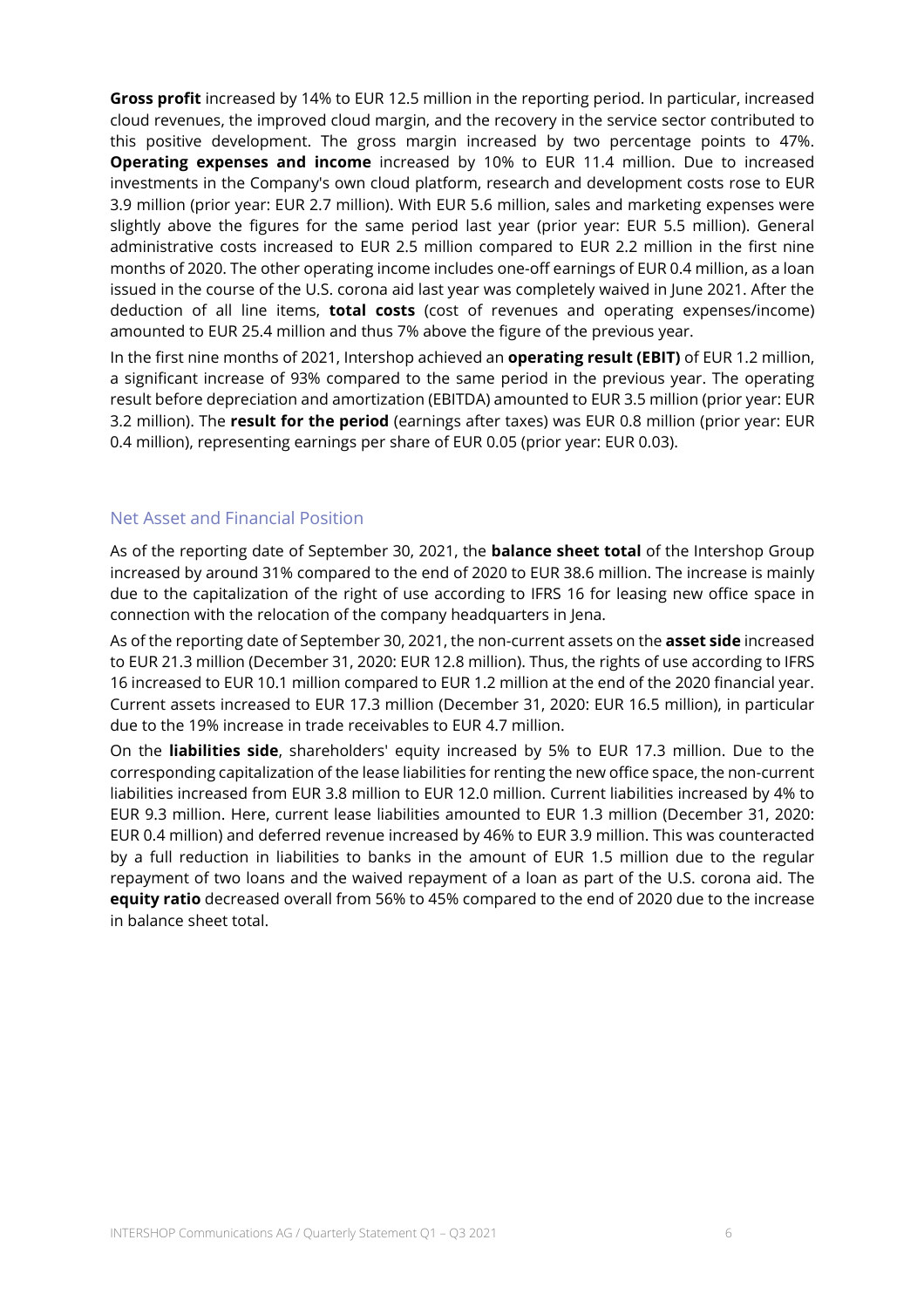

In the first nine months of 2021, the cash flow from operating activities amounted to EUR 3.2 compared to EUR 3.4 million in the same period in the previous year. The cash outflow from investment activities decreased to EUR 0.9 million compared to EUR 1.7 million in the prior year as a result of a reduction in payments for investments in intangible assets and the return of restricted cash relating to a rental security deposit. The cash outflow from financing activities amounted to EUR 2.2 million due to the full repayment of a loan and the repayment of leasing liabilities. In the same period in the prior year there was a cash inflow from financing activities in the amount of EUR 1.9 million characterized by the payments from option bonds. Overall, cash and cash equivalents increased by EUR 0.1 million to EUR 11.7 million compared to the end of 2020.

#### Management Board

At the end of the Annual Stockholders' Meeting on May 6, 2021, the planned change in the post of CEO was completed. Markus Klahn, who has been on the board as COO since April 2018, has been CEO of INTERSHOP Communications AG since then and is the sole director of the Company. The previous CEO, Dr. Jochen Wiechen, left the company at his own request at the end of his Management Board contract as planned at the end of August 2021. Dr. Wiechen had been Chief Technical Officer since August 1, 2013 and then CEO of INTERSHOP Communications AG as of September 1, 2015.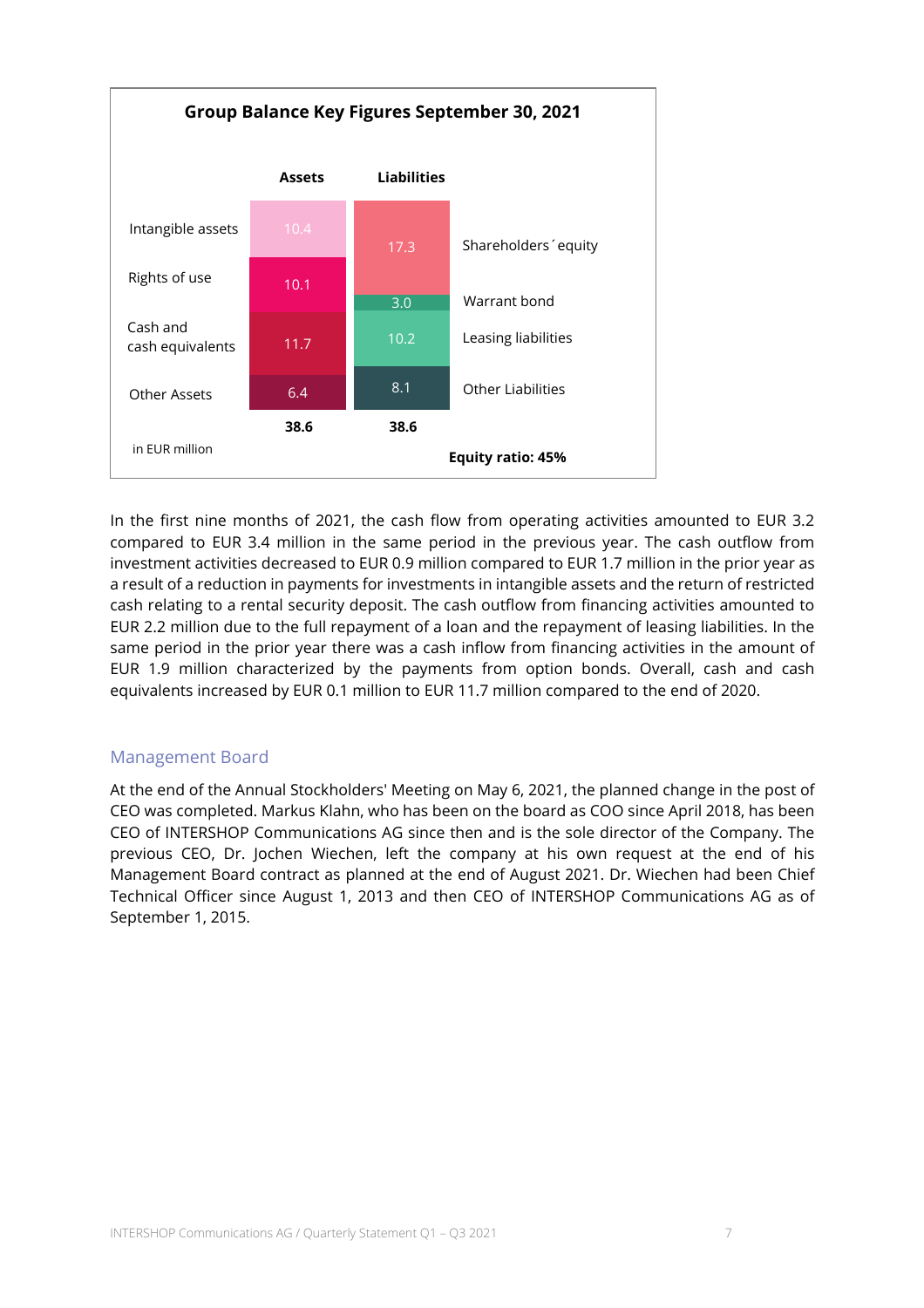#### Employees

As of the end of September 2021, Intershop had 290 full-time employees worldwide. There was a slight decrease by 9 employees compared to the end of 2020. The following overview shows the breakdown of full-time employees by business unit.

| Employees by department*                         | Sept. 30,<br>2021 | Dec. 31,<br>2020 | Sept. 30,<br>2020 |
|--------------------------------------------------|-------------------|------------------|-------------------|
| <b>Technical Departments</b>                     | 226               | 227              | 227               |
| (Service functions and Research and Development) |                   |                  |                   |
| Sales and Marketing                              | 36                | 40               | 41                |
| General and administrative                       | 28                | 32               | 30                |
|                                                  | 290               | 299              | 298               |

\*based on full time staff, including students and trainees

With 249 employees, 86% of the workforce was employed in Europe as of the reporting date of September 30, 2021. There were 25 (9%) employees in the Asia-Pacific region, and with 16 employees the share of the employees in the U.S. was 5%.

#### **Outlook**

Intershop benefits from the current digitalization trend and with its e-commerce solution operates in a rapidly growing sector. In its Magic Quadrant, the U.S. market research company Gartner recently positioned Intershop as a niche operator ("Niche Player") for Digital Commerce 2021. Thus, the company is listed in a ranking with other leading global technology groups. Intershop's "Ability to Execute" and "Completeness of Vision" are particularly highlighted. The award is a recognition of the distinctive B2B expertise and the continuous technological progress of the company. The transformation into a cloud provider with focus on B2B commerce lays the course for a sustainable business model with profitable growth.

Strong cloud partnerships, such as the extended (ahead of schedule) strategic cooperation with Microsoft, aim to facilitate customer access to future-oriented technologies and, at the same time, to increase Intershop's international visibility and enable an accelerated go-to-market. In order to be even more agile and customer-oriented in the future, the Company has focused on further gearing the organization towards streamlined, rapid, and intelligent business processes with clear responsibilities since the start of the financial year. The introduction of an OKR system (Objectives and Key Results) contributes to bundling the goals and services of all organizational units of the company and optimizing processes even faster.

In view of the good development in the first nine months with profitable growth and an optimistic outlook for the fourth quarter, management confirms the forecast for the whole of 2021. Thus, we expect an increase of at least 10% in incoming cloud orders as well as a slight increase in Net New ARR. With the slight increase in revenues we also expect a slightly positive operating result (EBIT).

Jena, October 19, 2021

The Management Board of INTERSHOP Communications Aktiengesellschaft

Markus Klahn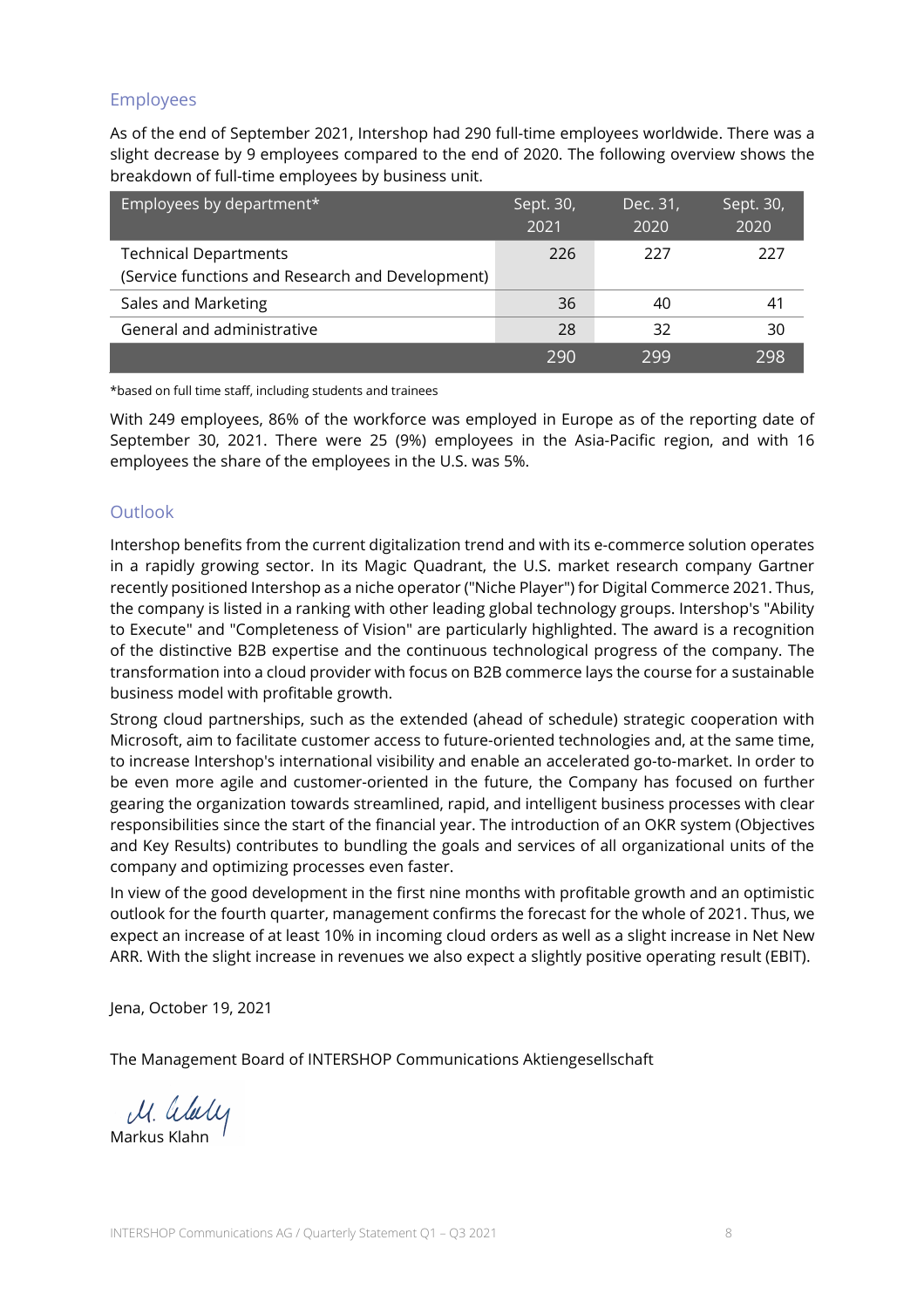### Consolidated Balance Sheet

| in EUR thousand                            | September 30, 2021 | December 31, 2020 |
|--------------------------------------------|--------------------|-------------------|
| <b>ASSETS</b>                              |                    |                   |
| <b>Noncurrent assets</b>                   |                    |                   |
| Intangible assets                          | 10,430             | 10,378            |
| Property, plant and equipment              | 504                | 531               |
| Rights of use IFRS 16                      | 10,123             | 1,196             |
| Other noncurrent assets                    | $\Omega$           | 14                |
| Restricted cash                            | 159                | 635               |
| Deferred tax assets                        | 84                 | 85                |
|                                            | 21,300             | 12,839            |
| <b>Current assets</b>                      |                    |                   |
| Trade receivables                          | 4,698              | 3,939             |
| Other receivables and other assets         | 891                | 1,008             |
| Cash and cash equivalents                  | 11,709             | 11,574            |
|                                            | 17,298             | 16,521            |
| <b>TOTAL ASSETS</b>                        | 38,598             | 29,360            |
| SHAREHOLDERS' EQUITY AND LIABILITIES       |                    |                   |
| <b>Shareholders' equity</b>                |                    |                   |
| Subscribed capital                         | 14,194             | 14,194            |
| Capital reserve                            | 2,575              | 2,575             |
| Other reserves                             | 553                | (234)             |
|                                            | 17,322             | 16,535            |
| <b>Noncurrent liabilities</b>              |                    |                   |
| <b>Warrant Bond</b>                        | 3,031              | 3,038             |
| Leasing liabilities IFRS 16                | 8,935              | 810               |
|                                            | 11,966             | 3,848             |
| <b>Current liabilities</b>                 |                    |                   |
| Other current provisions                   | 286                | 286               |
| Liabilities to banks                       | $\Omega$           | 1,486             |
| Trade accounts payable                     | 1,524              | 1,480             |
| Income tax liabilities                     | 37                 | 28                |
| Leasing liabilities IFRS 16                | 1,262              | 397               |
| Other current liabilities                  | 2,292              | 2,623             |
| Deferred revenue                           | 3,909              | 2,677             |
|                                            | 9,310              | 8,977             |
| TOTAL SHAREHOLDERS' EQUITY AND LIABILITIES | 38,598             | 29,360            |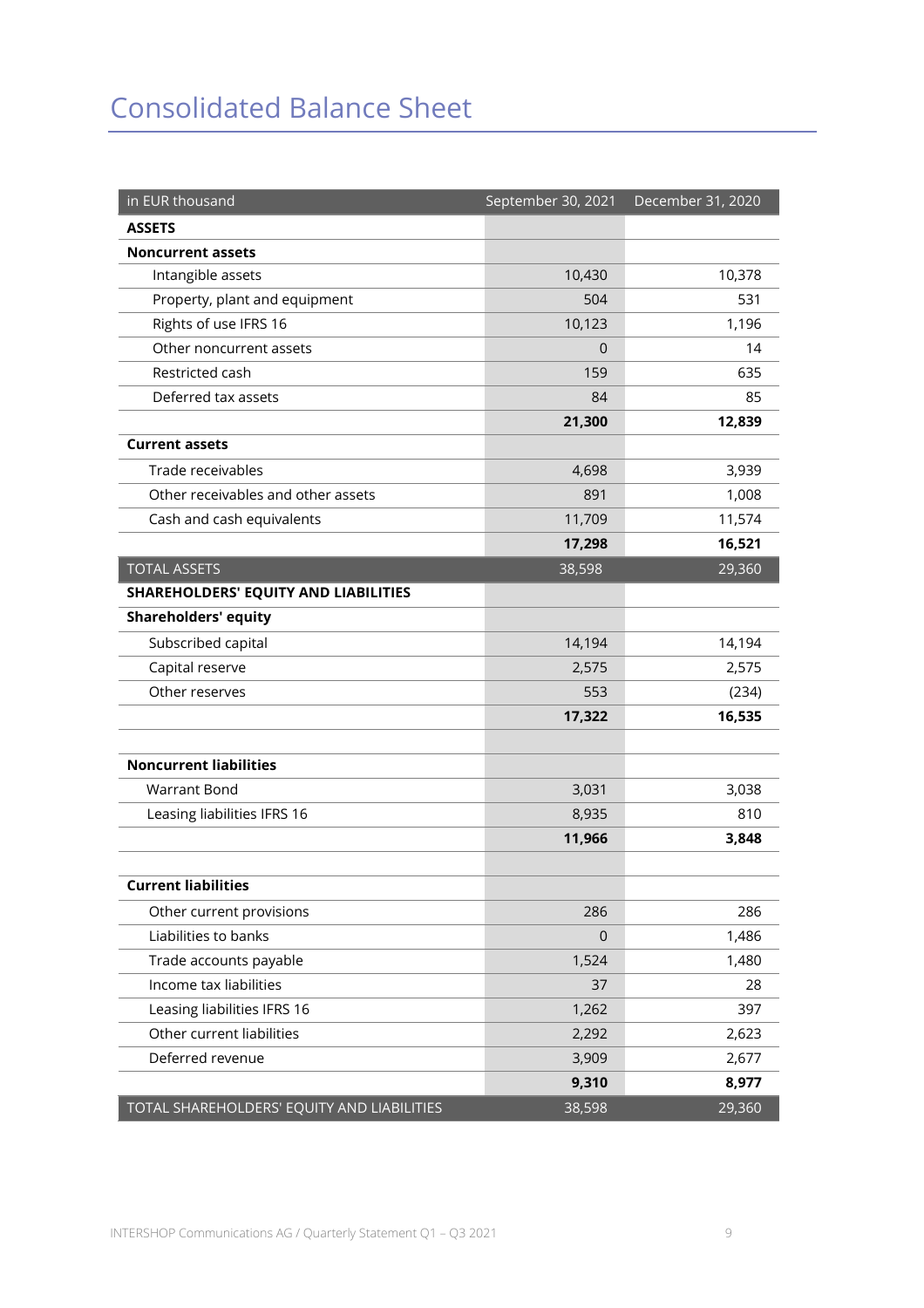### Consolidated Statement of Comprehensive Income

|                                             | Three months |                     | Nine months |                     |
|---------------------------------------------|--------------|---------------------|-------------|---------------------|
|                                             |              | ended September 30, |             | ended September 30, |
| in EUR thousand                             | 2021         | 2020                | 2021        | 2020                |
|                                             |              |                     |             |                     |
| <b>Revenues</b>                             |              |                     |             |                     |
| Software and Cloud Revenues                 | 4,871        | 4,395               | 14,915      | 13,974              |
| Service Revenues                            | 3,424        | 3,404               | 11,666      | 10,284              |
|                                             | 8,295        | 7,799               | 26,581      | 24,258              |
| <b>Cost of revenues</b>                     |              |                     |             |                     |
| Cost of revenues - Software and Cloud       | (2, 102)     | (1,830)             | (6,489)     | (5,631)             |
| Cost of revenues - Services                 | (2, 325)     | (2,429)             | (7, 586)    | (7,682)             |
|                                             | (4, 427)     | (4, 259)            | (14, 075)   | (13, 313)           |
| Gross profit                                | 3,868        | 3,540               | 12,506      | 10,945              |
| <b>Operating expenses, operating income</b> |              |                     |             |                     |
| Research and development                    | (1, 255)     | (839)               | (3, 947)    | (2,657)             |
| Sales and marketing                         | (1,710)      | (1,906)             | (5, 594)    | (5,485)             |
| General and administrative                  | (872)        | (688)               | (2,464)     | (2, 233)            |
| Other operating income                      | 145          | 36                  | 759         | 219                 |
| Other operating expenses                    | (18)         | (42)                | (110)       | (194)               |
|                                             | (3,710)      | (3, 439)            | (11, 356)   | (10, 350)           |
| Result from operating activities            | 158          | 101                 | 1,150       | 595                 |
| Interest income                             | 0            | $\Omega$            | 0           | 0                   |
| Interest expense                            | (88)         | (39)                | (289)       | (85)                |
| <b>Financial result</b>                     | (88)         | (39)                | (289)       | (85)                |
| Earnings before tax                         | 70           | 62                  | 861         | 510                 |
| Income taxes                                | (32)         | (18)                | (97)        | (108)               |
| Earnings after tax                          | 38           | 44                  | 764         | 402                 |
|                                             |              |                     |             |                     |
| Other comprehensive income:                 |              |                     |             |                     |
| Exchange differences on translating         | (4)          | (17)                | 23          | (51)                |
| foreign operations                          |              |                     |             |                     |
| Other comprehensive income from             | (4)          | (17)                | 23          | (51)                |
| exchange differences                        |              |                     |             |                     |
| <b>Total comprehensive income</b>           | 34           | 27                  | 787         | 351                 |
|                                             |              |                     |             |                     |
| Earnings per share (EUR, basic, diluted)    | 0.00         | 0.00                | 0.05        | 0.03                |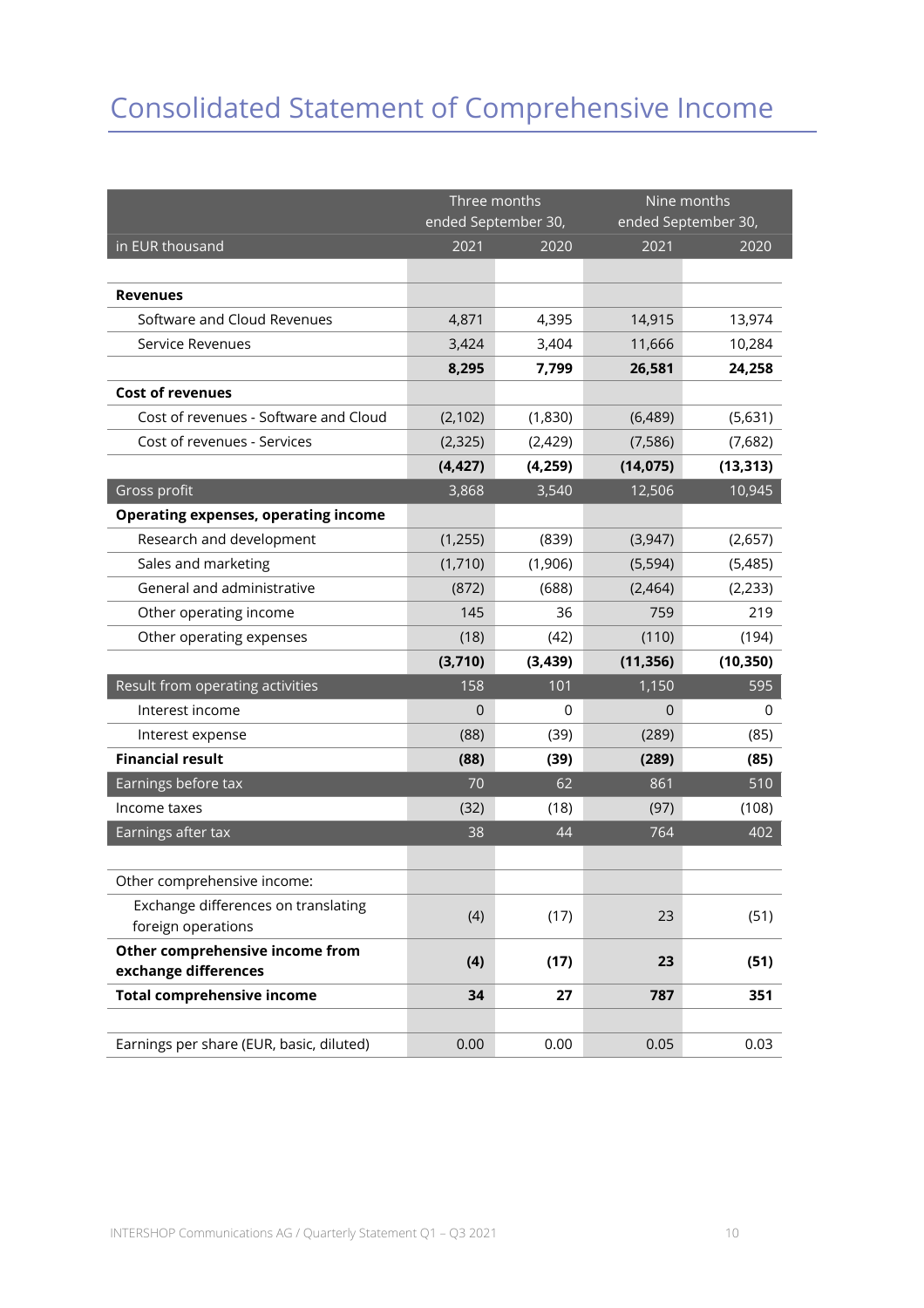### Consolidated Statement of Cash Flows

|                                                                                       | Nine months ended September 30, |          |  |
|---------------------------------------------------------------------------------------|---------------------------------|----------|--|
| in EUR thousand                                                                       | 2021                            | 2020     |  |
| <b>CASH FLOWS FROM OPERATING ACTIVITIES</b>                                           |                                 |          |  |
| Earnings before tax                                                                   | 861                             | 510      |  |
| Adjustments to reconcile net profit/loss to cash used in operating<br>activities      |                                 |          |  |
| Financial result                                                                      | 289                             | 85       |  |
| Depreciation and amortization                                                         | 2,371                           | 2,594    |  |
| Other noncash expenses and income                                                     |                                 | 23       |  |
| Changes in operating assets and liabilities                                           | (462)                           |          |  |
|                                                                                       |                                 |          |  |
| Accounts receivable                                                                   | (674)                           | 1,092    |  |
| Other assets                                                                          | 129                             | 294      |  |
| Liabilities and provisions                                                            | (314)                           | (847)    |  |
| Deferred revenue                                                                      | 1,211                           | (180)    |  |
| Net cash provided by (used in) operating activities before<br>income tax and interest | 3,411                           | 3,571    |  |
| Interest received                                                                     | $\overline{0}$                  | 1        |  |
| Interest paid                                                                         | (115)                           | (46)     |  |
| Income taxes paid                                                                     | (86)                            | (122)    |  |
| Net cash provided by (used in) operating activities                                   | 3,210                           | 3,404    |  |
| <b>CASH FLOWS FROM INVESTING ACTIVITIES</b>                                           |                                 |          |  |
| Restricted cash                                                                       | 476                             |          |  |
| Payments for investments in intangible assets                                         | (1, 253)                        | (1,609)  |  |
| Proceeds on disposal of equipment                                                     | 1                               | 5        |  |
| Purchases of property and equipment                                                   | (155)                           | (102)    |  |
| Net cash provided by (used in) investing activities                                   | (931)                           | (1,706)  |  |
| <b>CASH FLOWS FROM FINANCING ACTIVITIES</b>                                           |                                 |          |  |
| Cash received warrant bond                                                            | $\overline{0}$                  | 3,108    |  |
| Expenses of cash received for warrant bond                                            | $\mathbf 0$                     | (43)     |  |
| Cash received from loan                                                               | $\mathbf 0$                     | 453      |  |
| Repayments of loans                                                                   | (1,041)                         | (375)    |  |
| Payments for leasing liabilities                                                      | (1, 139)                        | (1, 226) |  |
| Net cash provided by (used in) financing activities                                   | (2, 180)                        | 1,917    |  |
| Effect of change in exchange rates                                                    | 36                              | (56)     |  |
| Net change in cash and cash equivalents                                               | 135                             | 3,559    |  |
| Cash and cash equivalents, beginning of period                                        | 11,574                          | 7,731    |  |
| Cash and cash equivalents, end of period                                              | 11,709                          | 11,290   |  |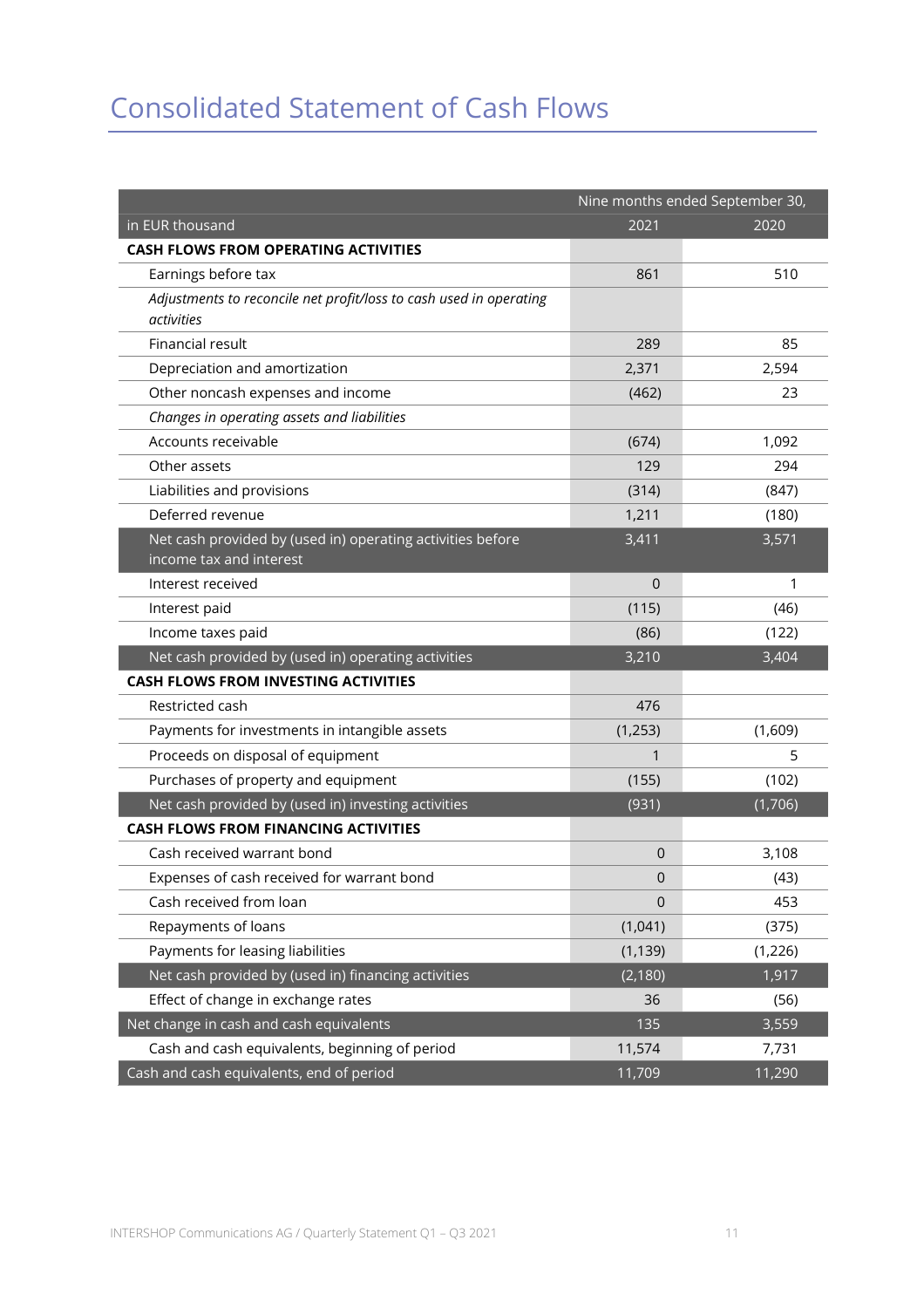| in EUR thousand             |                                  |                       |                    |                       | Other reserves             |                                    |                                              |
|-----------------------------|----------------------------------|-----------------------|--------------------|-----------------------|----------------------------|------------------------------------|----------------------------------------------|
|                             | Common shares<br>(Number shares) | Subscribed<br>capital | Capital<br>reserve | Conversion<br>reserve | Cumulative<br>profit/ loss | Cumulative<br>currency differences | Total<br>shareholders <sup>*</sup><br>equity |
| Balance, January 1, 2021    | 14,194,164                       | 14,194                | 2,575              | (93)                  | (2, 197)                   | 2,056                              | 16,535                                       |
| Total comprehensive income  |                                  |                       |                    |                       | 764                        | 23                                 | 787                                          |
| Balance, September 30, 2021 | 14,194,164                       | 14,194                | 2,575              | (93)                  | (1,433)                    | 2,079                              | 17,322                                       |
|                             |                                  |                       |                    |                       |                            |                                    |                                              |
| Balance, January 1, 2020    | 42,582,492                       | 42,582                | 1,082              | (93)                  | (29, 959)                  | 2,119                              | 15,731                                       |
| Total comprehensive income  |                                  |                       |                    |                       | 402                        | 51                                 | 351                                          |
| Simplified capital decrease | (28, 388, 328)                   | (28, 388)             | 1,419              |                       | 26,969                     |                                    | 0                                            |
| Issue of warrant bond       |                                  |                       | 74                 |                       |                            |                                    | 74                                           |
| Balance, September 30, 2020 | 14,194,164                       | 14,194                | 2,575              | (93)                  | (2,588)                    | 2,068                              | 16,156                                       |